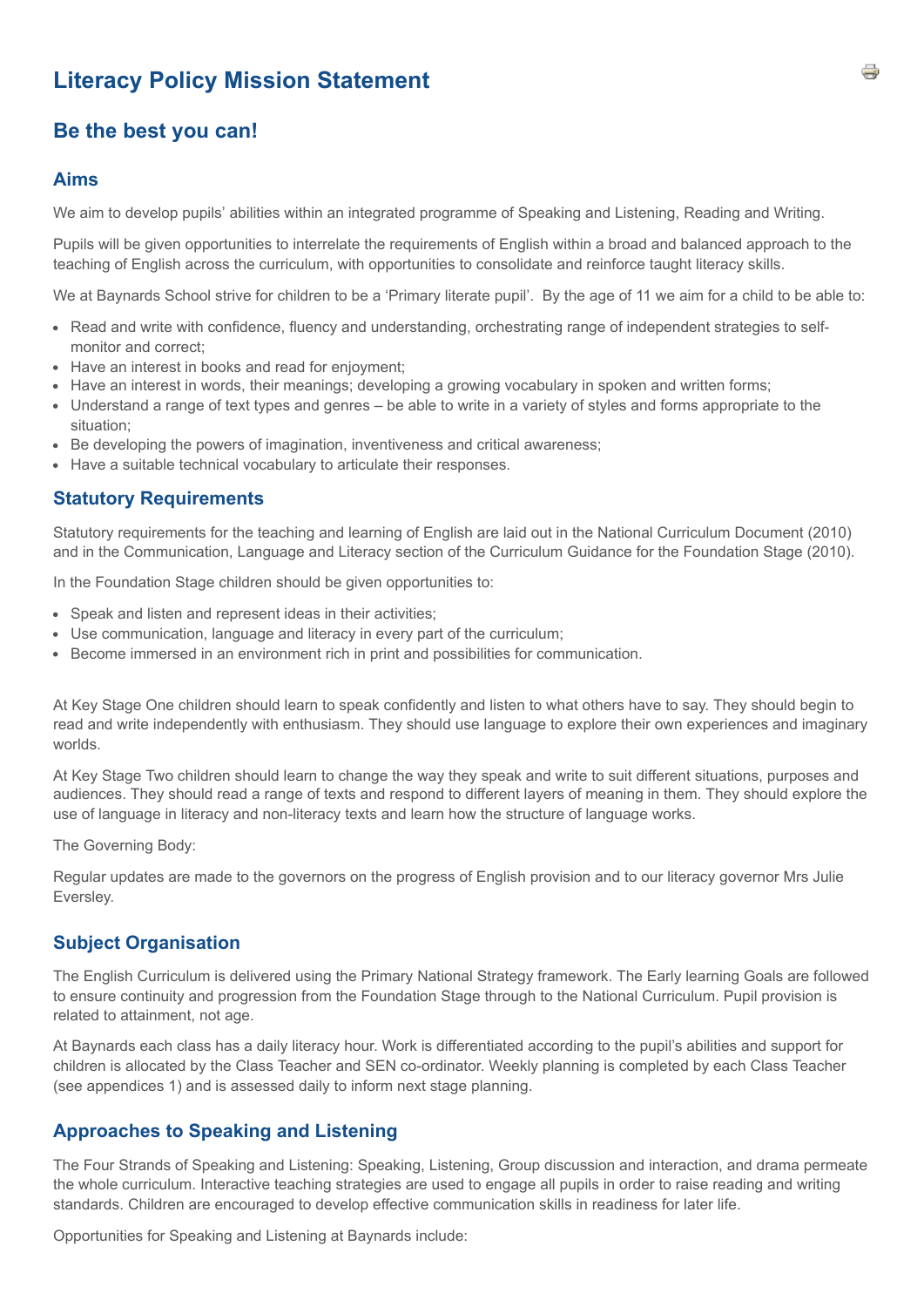- Oral skills are directly taught, modelled and sensitively encouraged in whole class and small group settings. Some examples are:
	- Modelling dialogue, e.g. turn taking, offering opinions and inviting response;
	- Modelling listening, e.g. the use of non-verbal communication, respecting, even if disagreeing with, the views of others;
	- o Modelling values, e.g. encouraging the participation of retiring or reticent pupils, praising boys who display sensitivity;
- Providing a wider range of contexts for speaking and listening;
- Supporting the pupils by providing clear structures for tasks which require the pupils to learn through talk;
- Sharing roles with the pupils, e.g. as questioner, the 'expert' on a particular topic;
- Using language creatively and imaginatively, e.g. through role-play, hot seating, storytelling;
- Engaging in speaking and listening in a variety of grouping and setting, e.g. reading out loud as an individual and a larger group during shared reading, working collaboratively on an investigation during group work, reporting findings as a newscaster during a plenary session;
- Demonstrating what they know and evaluating their understanding, e.g. involvement in plenary sessions, use of response/talk partners.

Pupils have a variety of opportunities to use talk for learning. These will not occur in every lesson but teachers are expected to incorporate them over a period of time (across each week).

Contribution of Literacy to teaching and learning in other curriculum areas (cross curricular).

The skills that children develop in English are linked to, and applied in, every subject of the curriculum. The children's skills in reading, writing, speaking and listening enable them to communicate and express themselves in all areas of their work in school.

### **Approaches to reading**

Reading is taught through:

- *Whole class reading that develops listening skills, a love of story and reading for pleasure*. This is teacher led with children listening and responding to questions, predictions and vocabulary choices as appropriate to the level of the children. In all year groups this happens on a daily basis.
- *Shared reading* that immerses children in the pattern of story and features of text types. This happens in literacy sessions when introducing text and prior to writing. The teacher models as an expert reader and draws out the key elements of the content.
- *Guided reading that targets children's reading skills*. Guided reading takes place in small groups with teacher input using a levelled text. In Foundation and KS1, sets of guided reading books are banded and stored together. For KS2, sets of books are levelled into abilities and categorised into genres. These are stored below the banded books. Progress records are recorded at each reading session and each group reads with an adult at least once a week.
- *Individual reading*. Children may also read individually to their class teacher or an LSA. They will read a levelled book from their book bag which is changed regularly.
- *Independent reading in school and at home*. Books are sent home with a reading record for communication with parents. In Foundation stage and KS1 children take home two levelled books. Books are changed on a weekly basis by teaching assistants, teachers or children when they become more independent. The levelled scheme books have a controlled vocabulary and therefore children are moved through the stages as they are able to read the key words. In KS2 children may choose their own chapter book to take home and these are changes regularly. Some children in KS2 are also given scheme books to further support their reading skills.

#### **The reading environment.**

The print rich environment encourages the children to interact with displays, to follow instructions and signs, promoting functional language. Within the classroom the reading area is attractive and inviting, books are clearly accessible within labelled categories, by author or by genre. Themed displays are encouraged along with opportunities to write book reviews and show homemade books. Books are also displayed and promoted around the classroom and the whole learning environment of the school.

The school library provides reference and reading materials for children and teachers.

Children are able to change their library books once a week. Links with the local library are also encouraged, with regular visits from the librarians to encourage reading initiatives. Class visits to the library also take place.

### **Writing and our Approaches to Writing**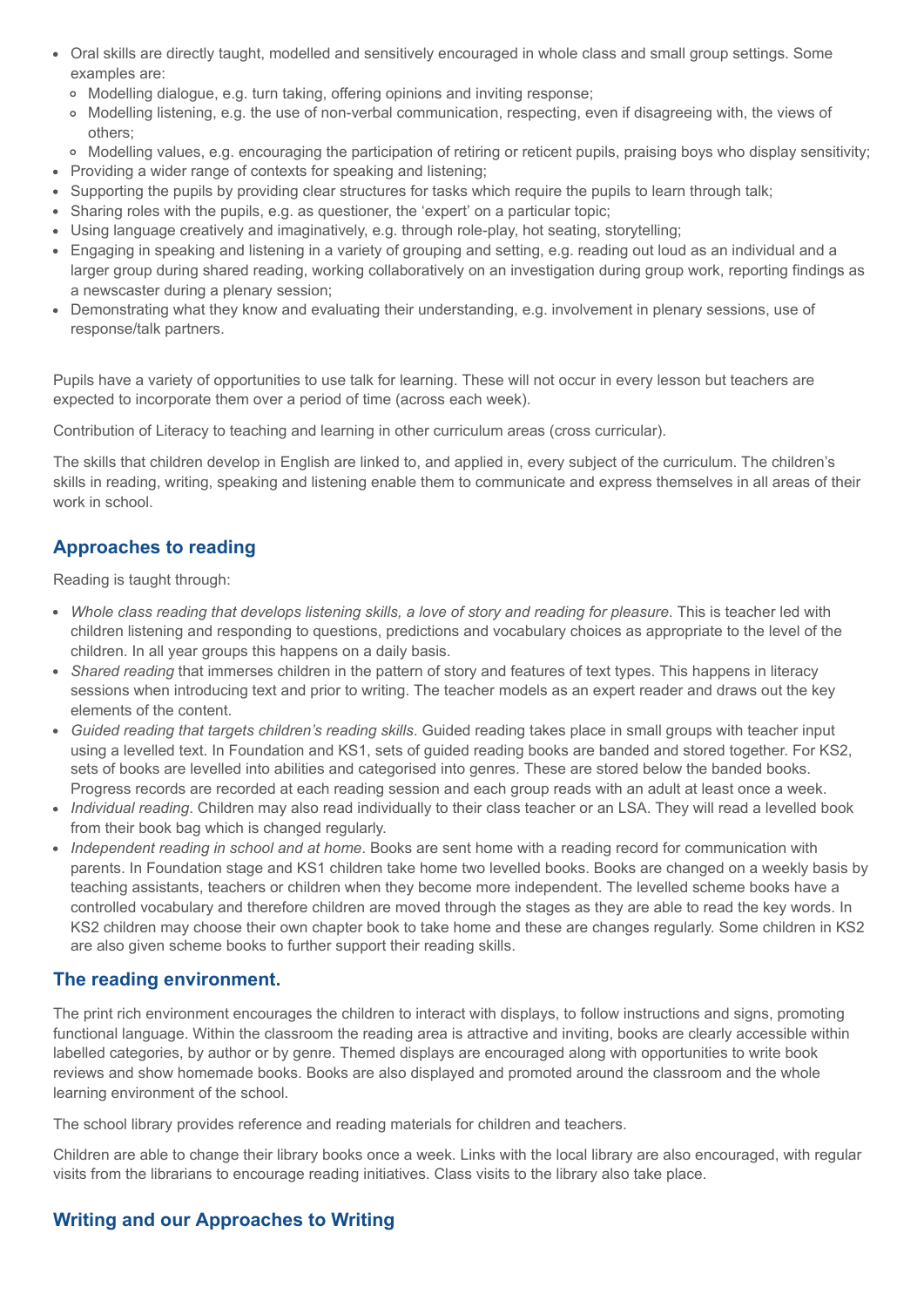We believe that writing should be a creative / developmental process both at a functional and an imaginative level. All attempts at writing are valued and we know that all children have potential to be successful writers. The compositional and transcriptional skills are taught alongside the creative aspects. Immersion in reading, talk and preparation for writing is essential to the writing development process.

Writing is taught through:

- $\bullet$ *Shared writing that is modelled by the teacher as the expert with contributions from the children*. This is teacher-led writing with children watching and contributing ideas. Shared writing is not exclusive to literacy sessions and can be taught within foundation subjects. The emphasis may be on the generation of ideas, grammatical awareness, spelling and phonics, compositional, transcriptional, presentational and text level skills or other key strategies needed in writing. Not all of these can be modelled in one session, but the teacher as the expert writer leads the cumulative writing process.
- *Guided writing that targets children at their point in writing*. Guided writing takes place in small groups with a teaching focus using targets and writing already modelled. Each guided group writes with a teacher at least once a week. The main part of the session is spent by the child writing with the teacher intervening as appropriate. In Foundation stage the child receives more individualised support from the teacher at the point of writing.
- *Opportunities for developmental writing*. In Foundation stage the children should experience writing in a range of settings and opportunities for developmental writing should be available through all areas of learning and throughout the learning environment. Children's own attempts at early writing should be celebrated and promoted, alongside the direct teaching of the key skills that will enable the children to progress through the stages of writing development. In Foundation stage and KS1, children's writing that needs interpretation should be scribed by the teacher or adult working with the group. Ideally this is during the literacy session.
- *Independent writing*. Throughout the school children need opportunities to develop their confidence and practise their writing skills. All writing activities should have a purpose and quality should be promoted through book making, publication or presentation to another audience. Writing is modelled and supported from immersion to quality writing. Independent writing is supported through the use of dictionaries, word banks, writing frames or plans and alphabet cards.

### **Writing environment.**

The school environment celebrates quality writing through displays of work in both handwritten and typed form as well as signs and labels. All classrooms should have attractive and well-equipped resources for writing that children can access through a writing area or table. Opportunities for writing are planned for and accessible throughout the learning environment and school day. Functional and creative writing are demonstrated and promoted by staff and visitors.

### **Handwriting**

Handwriting and letter formation is explicitly taught throughout the school. The correct way of forming letters with joining flicks is modelled by the teacher and patterns of letters are taught where appropriate in KS2. Children have a separate handwriting book and there is at least one session week dedicated to demonstrating and practising handwriting. Children need to have adult interventions when handwriting to ensure incorrect formation is not practised. Good presentation is emphasised at all times and through all forms of writing. In Foundation stage children are taught to write their names through tracing, copying and writing from memory. Support is given to those with a poor pencil grip through triangular pencils and pencil grips. Left hand writers should be sat on the left hand side of the table. In KS2 pens are introduced in Year Three.

### **Speaking and Listening**

In line with the new framework, we believe that speaking and listening is fundamental to children's development and that confidence in this area is essential to be successful in all areas of literacy. The four strands to speaking and listening are:

- Speaking:
- Listening and responding;
- Group discussion and interaction;
- Drama.

These oral skills are directly taught, modelled and sensitively encouraged in whole class and small group settings. Opportunities across the curriculum are planned for and developed. Children play an active part in presentations, topic talks, group discussions, debates and drama activities on a weekly basis. We follow the guidance and ideas from the new literacy framework to support the teaching and learning of speaking and listening. There is progression in the skills taught and assessment of significant achievements in speaking and listening.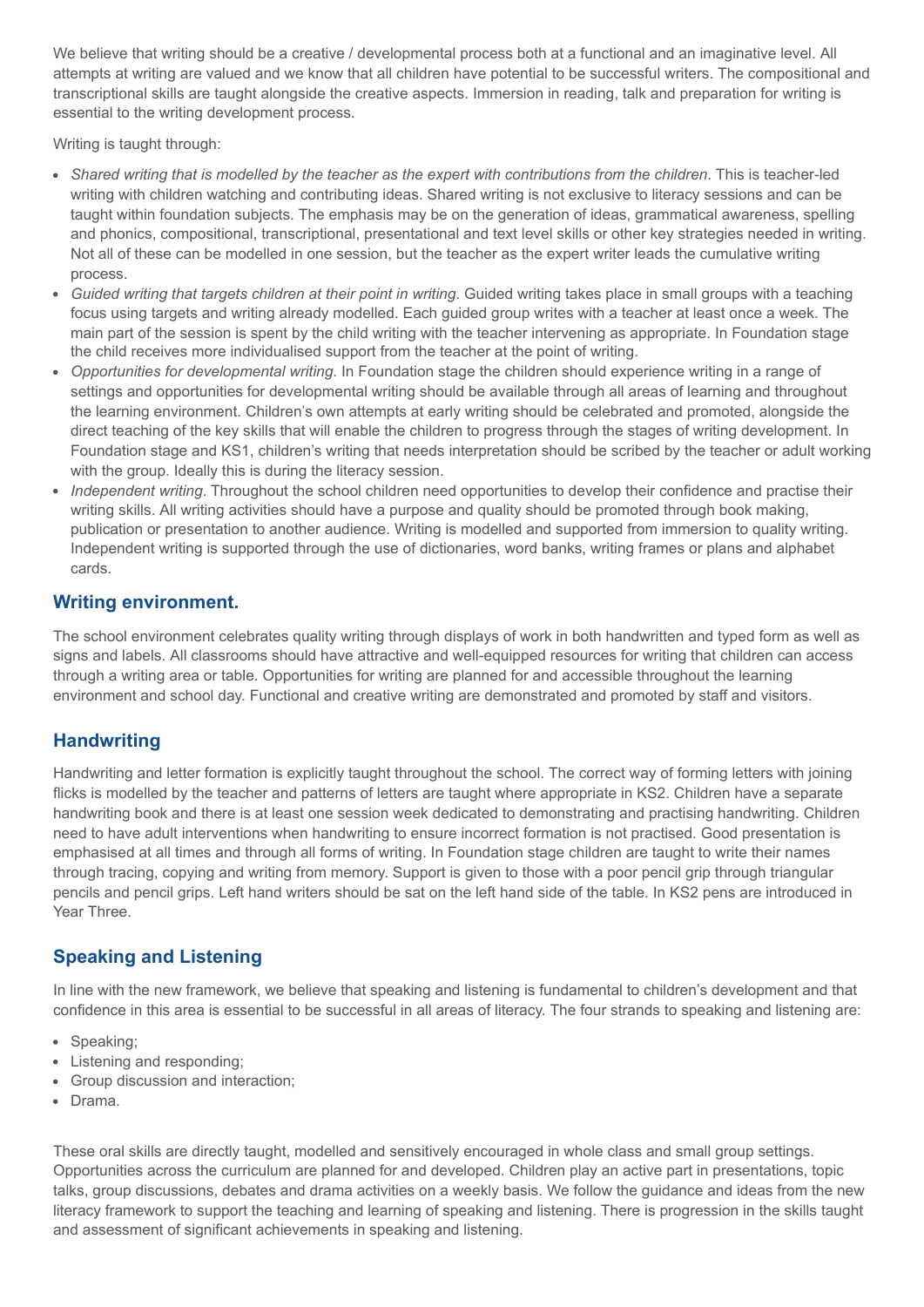### **Cross Curricular literacy opportunities**

Teachers will seek to take advantage of opportunities to make cross curricular links. They will plan for practise and apply the skills, knowledge and understanding acquired through literacy lessons to other areas of the curriculum.

### **The use of ICT**

Opportunities for the use of ICT to support teaching and learning in literacy will be planned for and used as appropriate.

### **Assessment and target setting**

Work will be assessed in line with the assessment policy.

In addition to this, at Baynards, we use the National Curriculum level descriptors to level children's writing each half term. Targets are then set and discussed with the children so that they are clear how they can make progress over the next half term. Progress in reading is recorded during the guided reading sessions, observations, tests, marking and individual target setting / conferences. These assessments are used to inform planning and to target teaching to the needs of the children as well as to track progress. The children's levels are recorded on half termly tracking progress grids and target tracker. The literacy co-ordinator monitors this data as literacy assessments, to check they are meaningful, relevant, show progress, to match to the policy and planning for the evaluation of learning and teaching.

Daily marking of children's writing is also completed by the teacher providing a positive comment that is specifically linked to the learning and the objective, and a target, where necessary in order to move children on in their writing. In KS1 children's writing is assessed each half term and is awarded a national curriculum level. Levelling informs teacher's planning and setting appropriate targets and learning intentions for the children.

In year 2 children take their SATs in May and are tested in spellings, spelling dictation, comprehension and reading. They are given teacher assessment levels and SATs levels. Children are expected to reach the year 2 assessment level of 2b in each subject. Most children take the test with the exception of those children falling far below their expected attainment.

In years 3, 4 and 5 children are assessed using the non statutory SATs papers.

At Baynards children are tested on their reading ages twice a year. This is used to inform teaching and planning.

#### **Inclusion**

We aim to provide for all children so that they achieve as highly as they can in English according to their individual abilities. We will identify which pupils or groups of pupils are under-achieving and take steps to improve their attainment. Gifted children will be identified and suitable learning challenges provided.

#### **Intervention programmes**

There are several intervention programmes in place at school.

In Year One, children who are falling just below the national average in reading and writing participate in Early Literacy Support. This begins in the autumn term and is carried out through daily sessions.

For children in Key Stage Two we have Additional Literacy Support groups to support those children in reading and writing who are below the expected level for their age.

We also have opportunities for some under-achieving children to have 1-1 support in six weekly blocks.

### **Equal Opportunities**

All children are provided with equal access to the English curriculum. We aim to provide suitable learning opportunities regardless of gender, ethnicity or home background.

### **Role of the subject leader**

The subject leader should be responsible for improving the standards of teaching and learning in literacy through:-

- Pupil progress
- Provision of literacy (including intervention and support programmes)
- The quality of the learning environment
- The deployment and provision of support staff